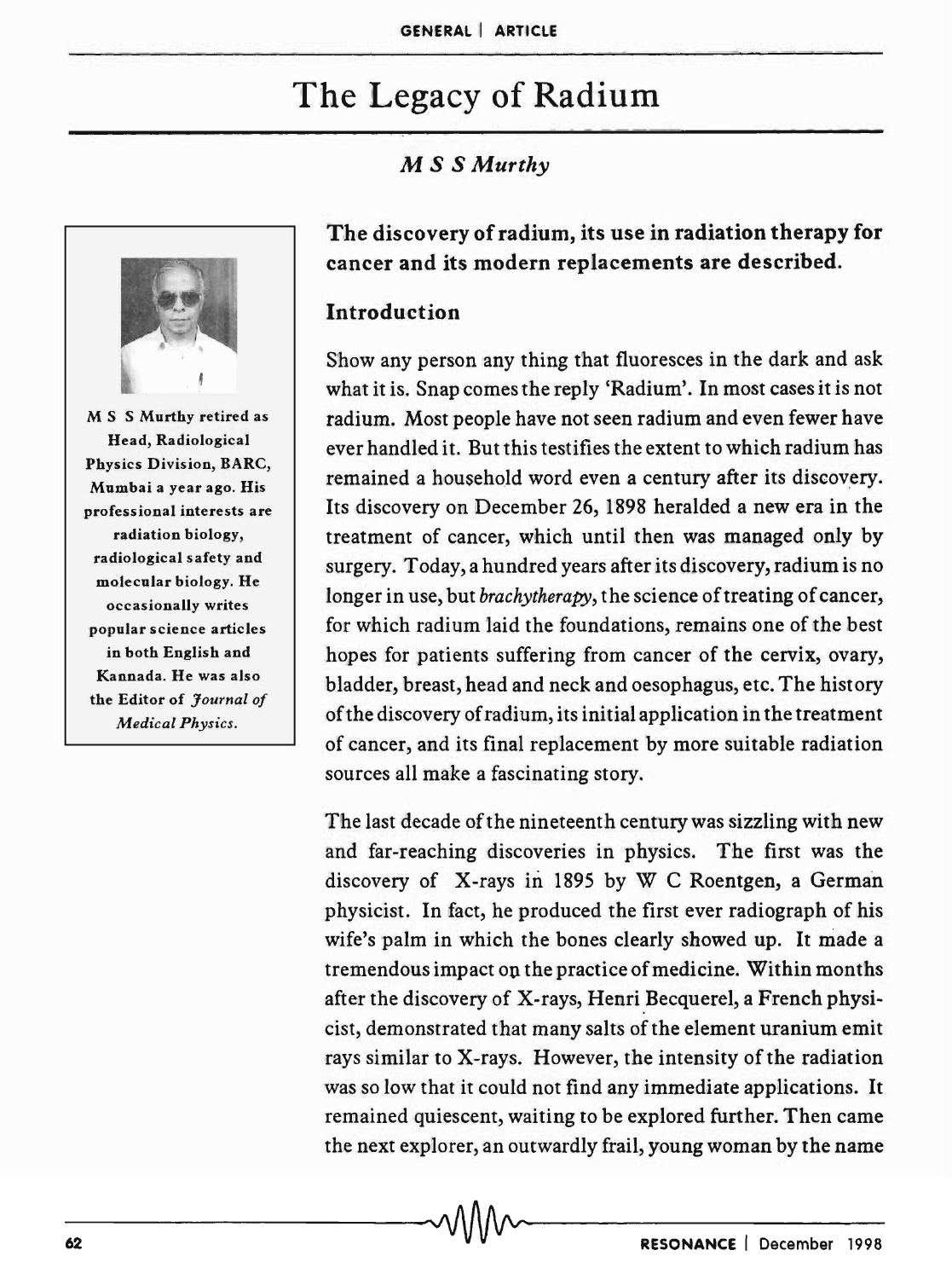of Marya Sklodowska.

### The Discovery

Marya Sklodowska was born on November 7, 1867, in Warsaw, Poland. After completing her initial studies brilliantly, she went to Paris in 1891 to pursue higher studies in physics at the Sorbonne University since in those days women in Poland were not admitted to the universities for higher studies. Her progress was excellent. By the end of 1897 she had become Marie Curie marrying Pierre Curie who was a noted physicist in the University, had become the mother of a baby girl, and more importantly had earned two university degrees - one in physics and the other in mathematics. The next step in her career was a doctoral degree. For this she had to choose a topic yet unexplored, but fertile enough to produce original work. It was at this stage that she came across Becquerel's papers on 'uranium rays'. Marie Curie immediately realized its potentiality for further investigations. With the consent of Becquerel she set out to investigate the properties of uranium rays.

Earlier Roentgen and Becquerel had used only photographic plates and fluorescent screens to study the properties of X-rays and uranium rays. Marie, for the first time, adapted an ionization chamber coupled to a piezoelectric quartz electrometer, designed by her husband, to measure the ionization power of uranium rays. This enabled her to make quantitative measurements and arrive at some important conclusions. She discovered that not only uranium but also thorium emitted similar rays. More importantly she observed that these radiations were unaffected by the temperature of the salt, ambient light, or even the chemical nature of the salt formed by uranium or thorium. She realized its fundamental importance and named the phenomenon 'radioactivity'

After investigating all the compounds available to'her for their property of radioactivity and finding them to be non-radioactive, she turned her attention to the ores, which contained uranium Marie Curie went to Paris in 1891 to pursue higher studies in physics, since in those days women in Poland were not admitted to the universities for higher studies.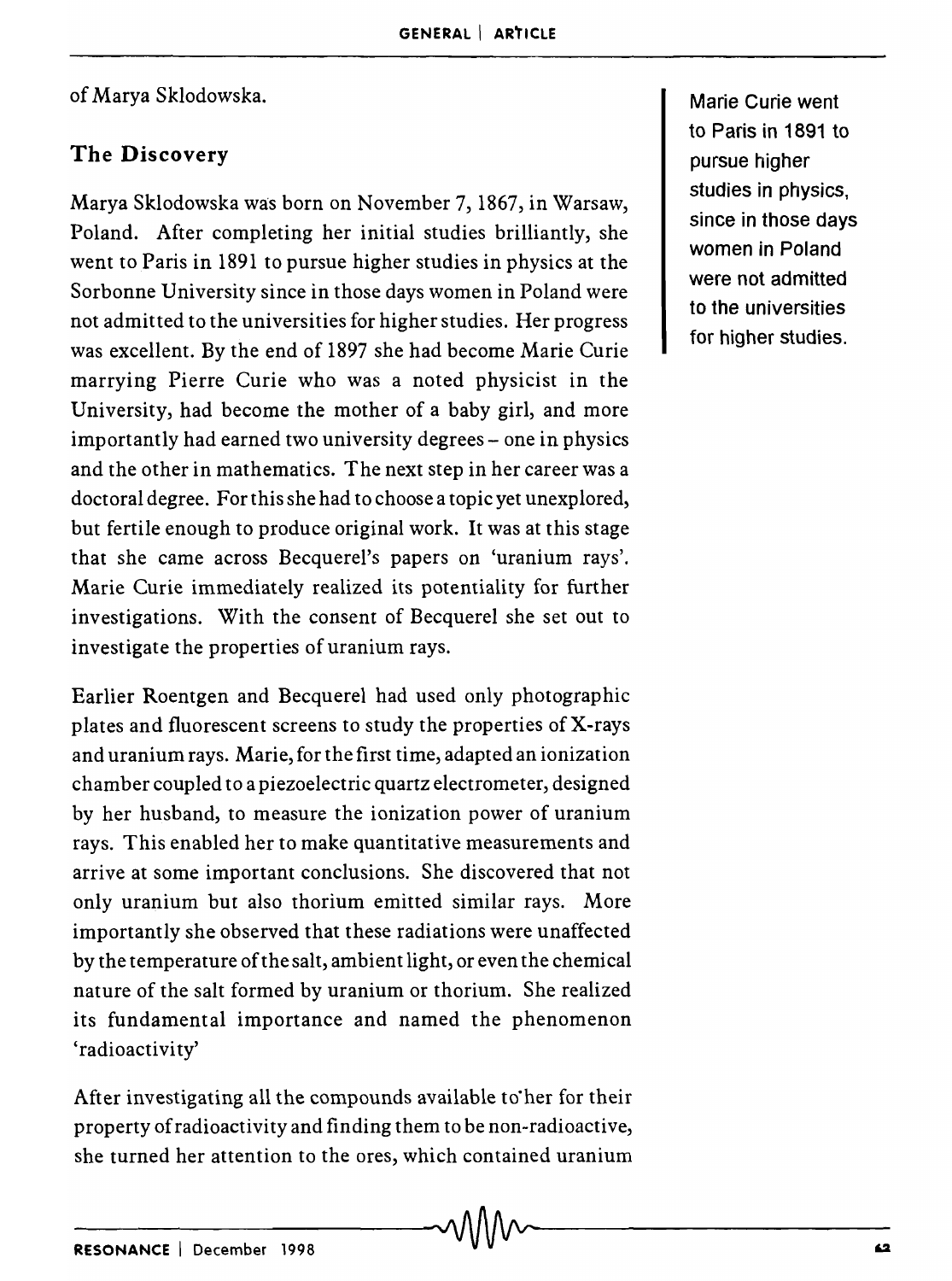Marie Curie isolated from the ore pitchblende two new radioactive elements polonium and radium.

or thorium. In hindsight this appears to be a very momentous decision, because it led her on to the road to radium. To her surprise she found that pitchblende, an ore of uranium, was about four times more radioactive than expected on the basis of the amount of uranium contained in it. Since she had already concluded that no other known element (expect thorium) was radioactive, she argued that the excess radioactivity might be due to a new element, yet undiscovered. She also realized that the new element might be present in extremely minute quantities in pitchblende. At this stage her husband joined in the investigations. After separating all known elements in pitchblende, they found radioactivity taking refuge in two fractions. This suggested to them that pitchblende contained not one but two new radioactive elements. They called one of these 'polonium' in honor of Marie's native land Poland and the other 'radium' which in Latin meant 'rays'.

#### A Daunting Task

The quantities of the new elements were so minute that they could be identified only by their strong radioactivity and not their chemical properties. In the two fractions, polonium coprecipitated with bismuth while radium co-precipitated with barium. To accept the discovery of the new elements, scientists demanded that they be made available in pure form. It was an onerous task. Tons of pitchblende had to be processed. The ore pitchblende was very expensive because of its uranium content. They did not have sufficient funds to buy the ore. Furthermore, it required a large laboratory and equipment to carry out chemical processes for the separation. No known chemical methods were available to separate small quantities of the new elements from other elements with similar properties, but present in much larger quantities in pitchblende. Undaunted the couple took up the challenge. They managed to get free of cost one ton of pitchblende residue left after extracting uranium from the Austrian government which owned a mine. For the laboratory space, all that the University could offer was an old, leaky shed that was once used for dissection of cadavers by the faculty of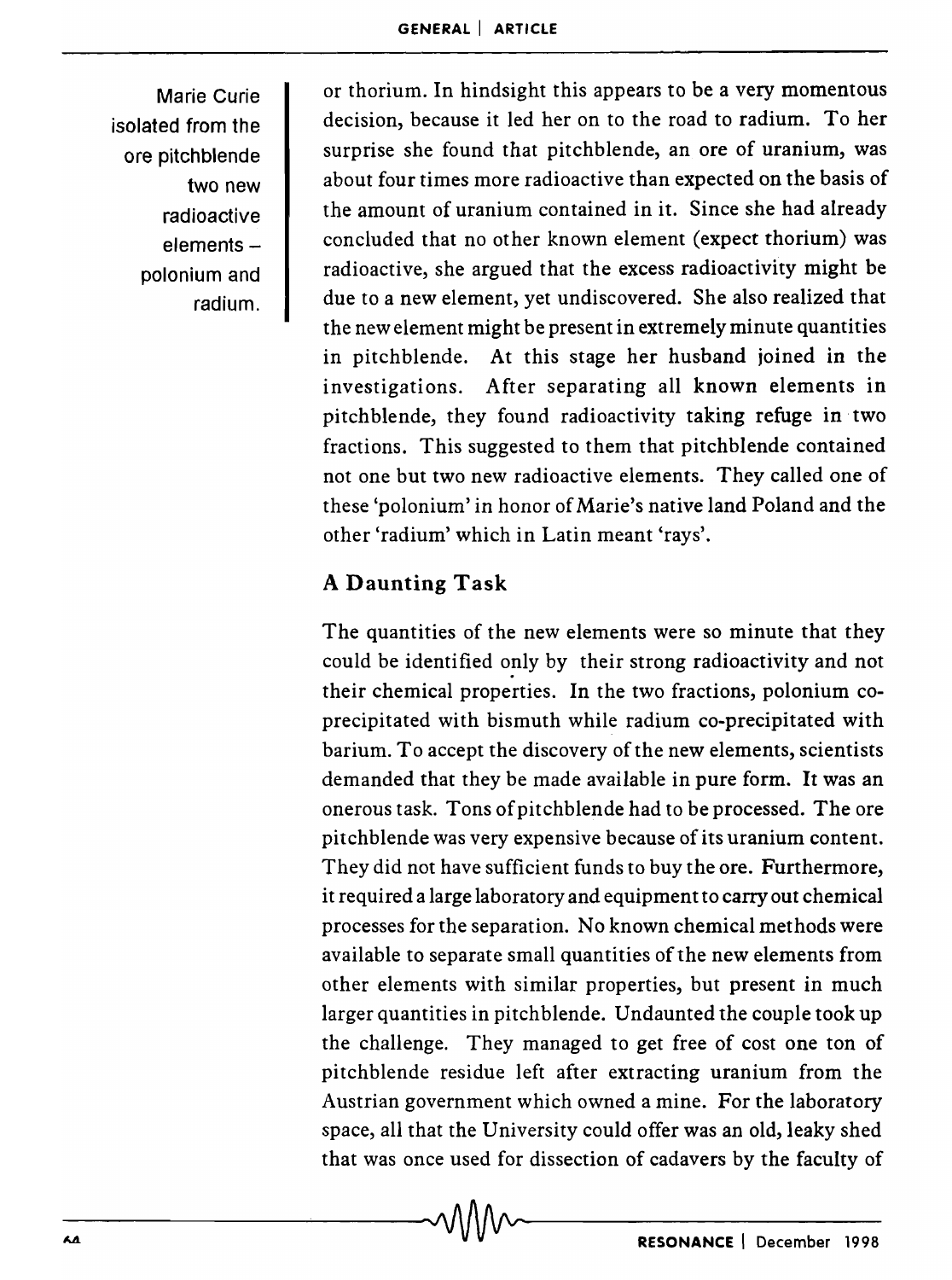medicine. The chemical-processing job was backbreaking. In Marie Curie's own words "I came to treat as many as twenty kilograms of matter at a time, which had the effect of filling the shed with great jars full of precipitates and liquids. It was a killing work to carry the receivers, to pour off the liquids and to stir for hours at a stretch, the boiling matter in a smelting basin." They applied a series of chemical separation techniques such as dissolution, precipitation, filtration, crystallization, etc., employing thousands oflitres of alkali and acid solutions. At the end of forty-five months, they were able to isolate about a decigram of pure radium chloride - a white powder that could easily be mistaken for common salt!

#### The Curie Therapy

Following the separation and purification of radium, it was made available in small quantities for experiments. In the hands of renowned scientists like Ernest Rutherford and Frederick Soddy, radium laid the foundations of nuclear physics and radiochemistry. Marie had observed that radium chloride could glow in dark, emitting blue light. Later, it was found that radium mixed with zinc sulfide could emit brighter light. Thus started the application of radium in dial painting industry. Dials of wrist watches, alarm clocks, aircraft instrument dials, and anything that needs to be read in the dark were painted with radium paint. Thus, radium reached the common man and that is why he attributes anything that fluoresces to radium. However, the focus of our attention here is its medical applications. Two German biologists found that radium had physiological effects. Subsequently, Pierre Curie exposed his arm for 10 hours to the action of radium and 'to his joy a lesion appeared' in the form of a burn. Marie Curie and Henri Becquerel also reported similar effects. Pierre Curie soon collaborated with medical men and discovered that radium rays destroyed living cells and certain forms of cancers. The first treatment using radium was reported by M Danols, a dermatologist at St. Louis Hospital in Paris. He treated some lumps. Soon many others in Europe and USA reported treatment of similar cases using radium. Goldberg in  $\sim$ 

Radium mixed with zinc sulfide emits bright light.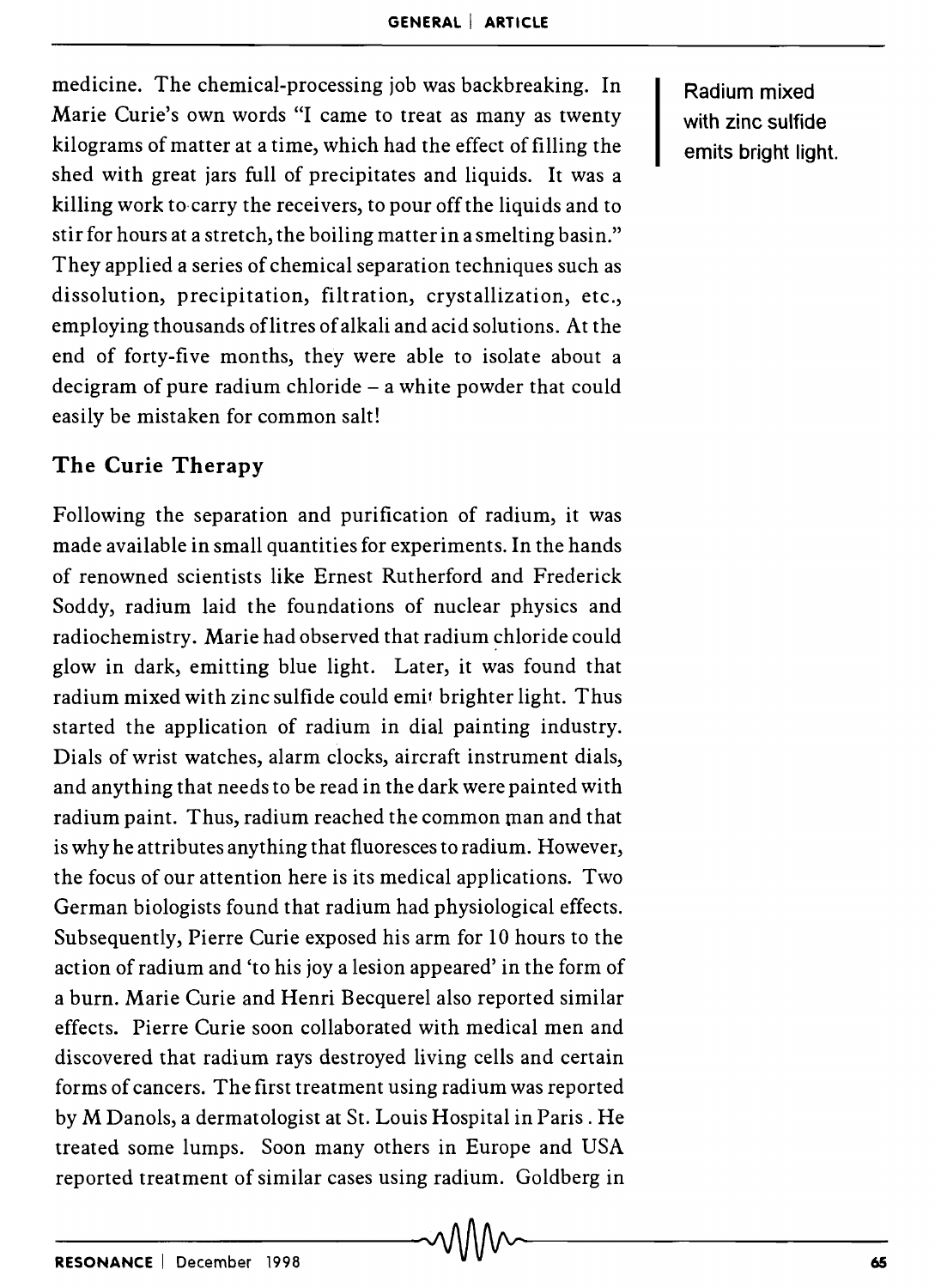The rays from radium kill tumour cells, but can also cause cancer.

London first treated skin cancer in 1903. Alexander Graham Bell, the inventor of the telephone, suggested in 1903 that a small amount of encapsulated radium may be embedded in tissues to treat cancers inaccessible to X-rays. Following this, the first gynaecological treatments were undertaken for fibrosarcoma and uterine cervical cancer in 1905. Curie therapy was born. Thereafter, gynaecological cancer and cancers of the head and neck became the main targets for treatment by Curie therapy." To facilitate the placement of radium in close contact with the tumour, sealed tubes and needles of platinum containing a radium salt were developed at the Curie Foundation in Paris. Soon they became standard materials for treatment of cancers and the procedure came to be popularly known as brachy therapy. By 1930s brachytherapy could successfully challenge surgery as a modality for managing various types of cancers. Marie Curie was personally involved in setting up Radium Institutes in Paris and in her native Poland. Similar centres came up all over the world. In all, about 2 kg of radium was put to service. India too contributed to this, with nearly 60 radium departments using about 20 grams of radium. It has been estimated that some 360,000 cases of cervical cancer had been treated the world over by the year 1955. However, all were not cured with radium.

## A Double Edged Sword

It was soon realized that the rays, which kill cancer, could also cause cancer. Many radiologists in the early part of the 20<sup>th</sup> century, who had exposed their hands to excessive amounts of X-rays, developed skin cancer. Even Marie Curie died, in 1936, of pernicious anaemia, a form of blood cancer, caused by excessive exposure to radium. By the year 1956, more than 360 persons had succumbed to the ill effects of radiation. Hence, it was necessary to protect the personnel handling radium. Because of the high penetrating power of the radiation, protection became very expensive. Furthermore, the rigid needles and tubes, after constant use, could rupture releasing radium powder and causing extensive radioactive contamination. This was a serious health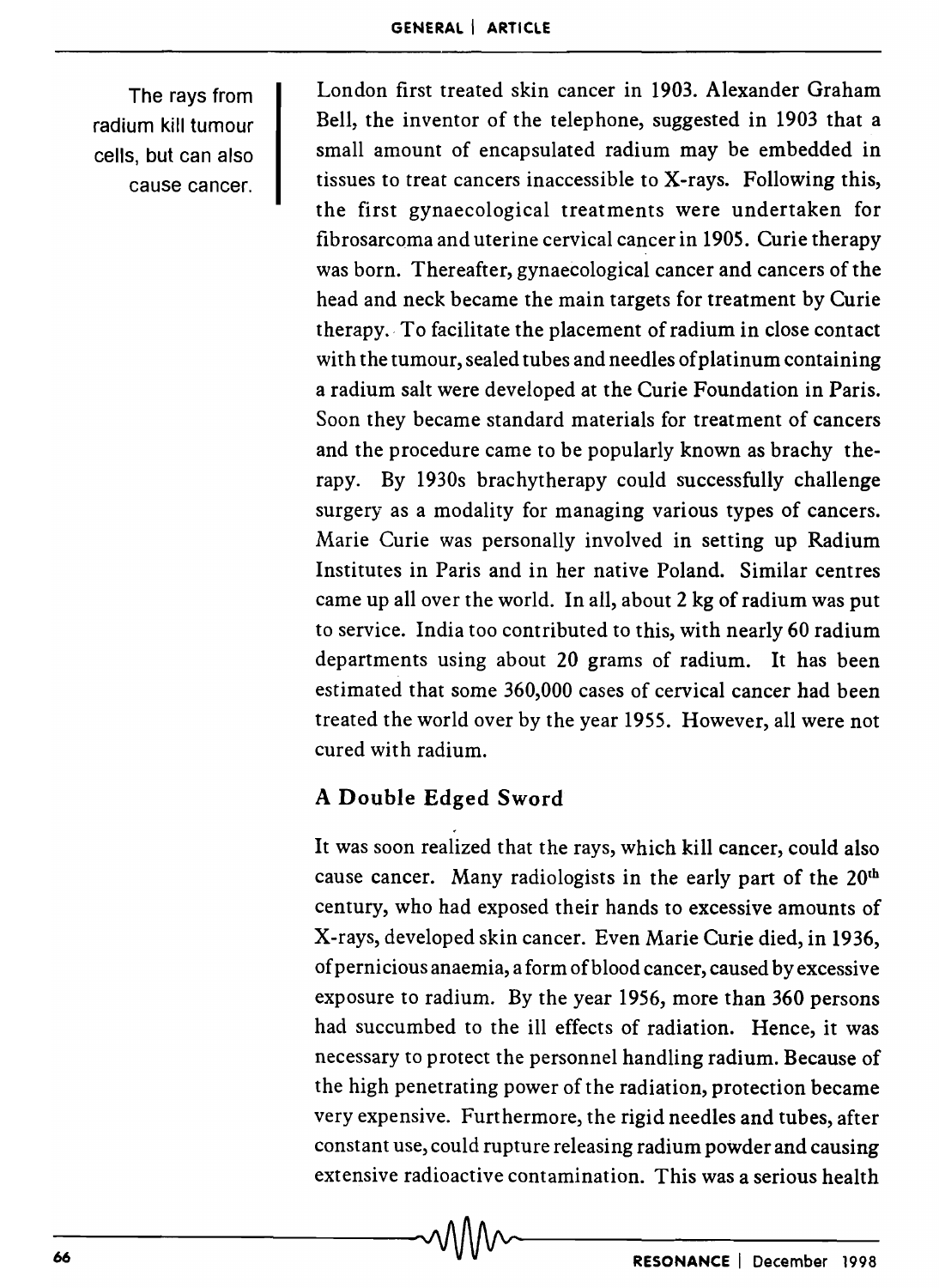hazard since radium could remain active for thousands of years. Loss of radium sources into toilets and sewage during the treatment produced horror stories. Even from the clinical point of view, the needles and tubes were too large and inflexible to take the contours of large tumours. Hence, by the year 1950 interest in brachytherapy declined. If new life was to be breathed into it, alternatives to radium were to be found. The search was on for more suitable sources with properties such as high specific activity, malleability, moderate penetrating power, and a more convenient active period (half-life). The discovery of artificial radioactivity had the answer.

#### New Sources

Irene Curie, the eldest daughter of Marie and Pierre, was interested in science like her parents. From a young age she worked as an assistant to her mother in the laboratory. Later, she and her husband Frederic Joliot, working in Marie's laboratory, discovered in 1934 that many stable elements could be made radioactive by bombarding them with charged particles. This enabled new radioactive substances, not occurring in nature, to be produced artificially. However, with the outbreak of World War II, further research in this area suffered a setback. After the war, with the advent of nuclear reactors, a variety of new radioactive substances could be produced in large quantities and at much lower cost. Many of them were potential radium substitutes. Chief among them were cobalt-60, caesium-137, iridium-192, gold-98, iodine-125, palladium-l03, yttrium-169, samarium-145, and americium-241. In recent years automation and computers have stepped in to revolutionize the art of brachytherapy. These highly radioactive, tiny sources can be precisely placed at the exact locations in the tumour by remote operation, thus making brachytherapy safer, quicker, and more accurate. A treatment that took 2 to 3 days with radium can now be completed in just a few minutes. Computer aided treatment planning systems precisely map the radiation dose inside the tumour.

The discovery of new radio-isotopes has led to several substitutes for radium in cancer therapy.